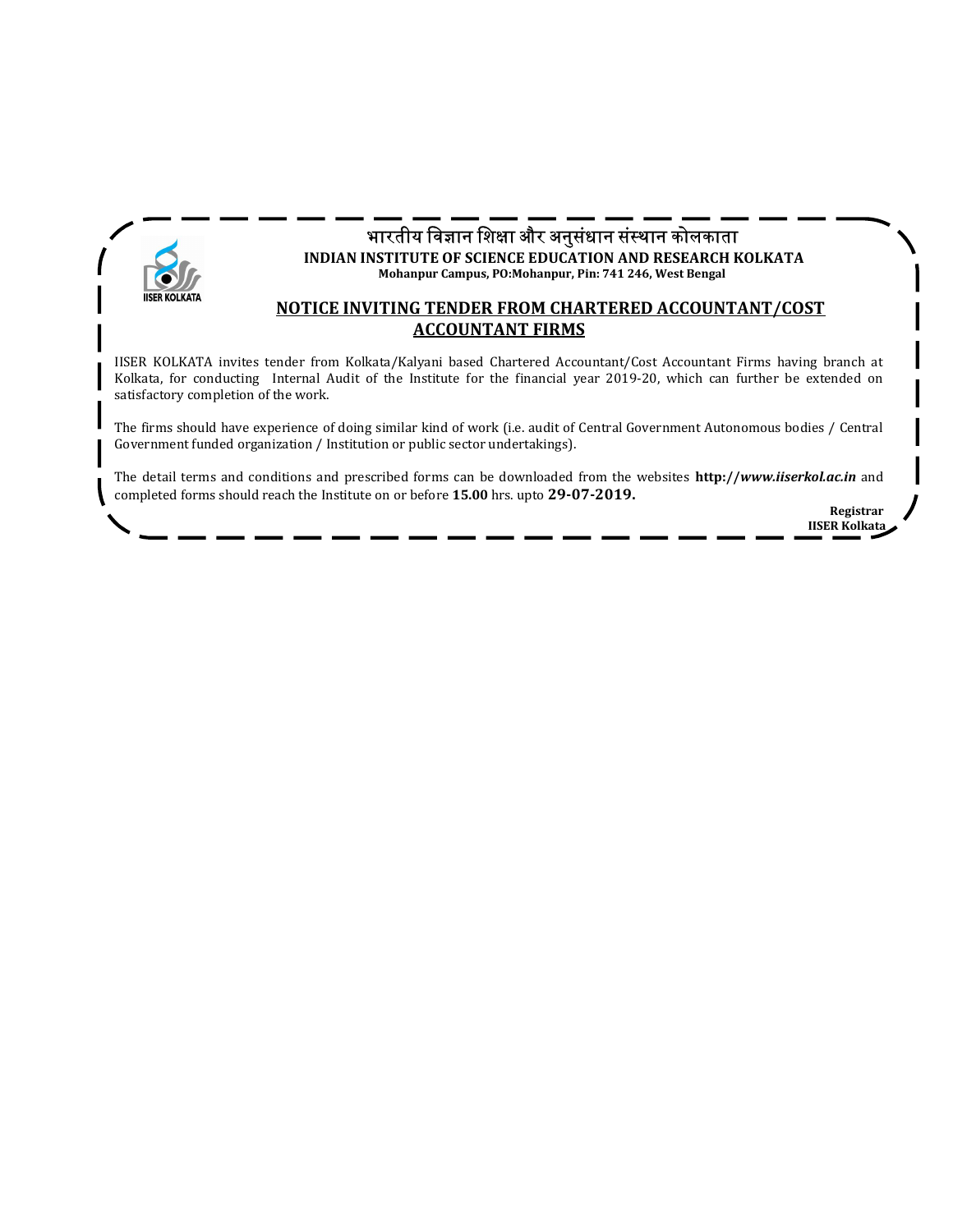

## INDIAN INSTITUTE OF SCIENCE EDUCATION AND RESEARCH KOLKATA (An Autonomous Institute established by Ministry of Human Resource Development, Govt. of India)

# NOTICE INVITING T E N D E R

from

# CHARTERED ACCOUNTANTS/COST ACCOUNTANTS FIRM

# For Internal Audit of IISER KOLKATA For the year 2019-20

Contd…P/2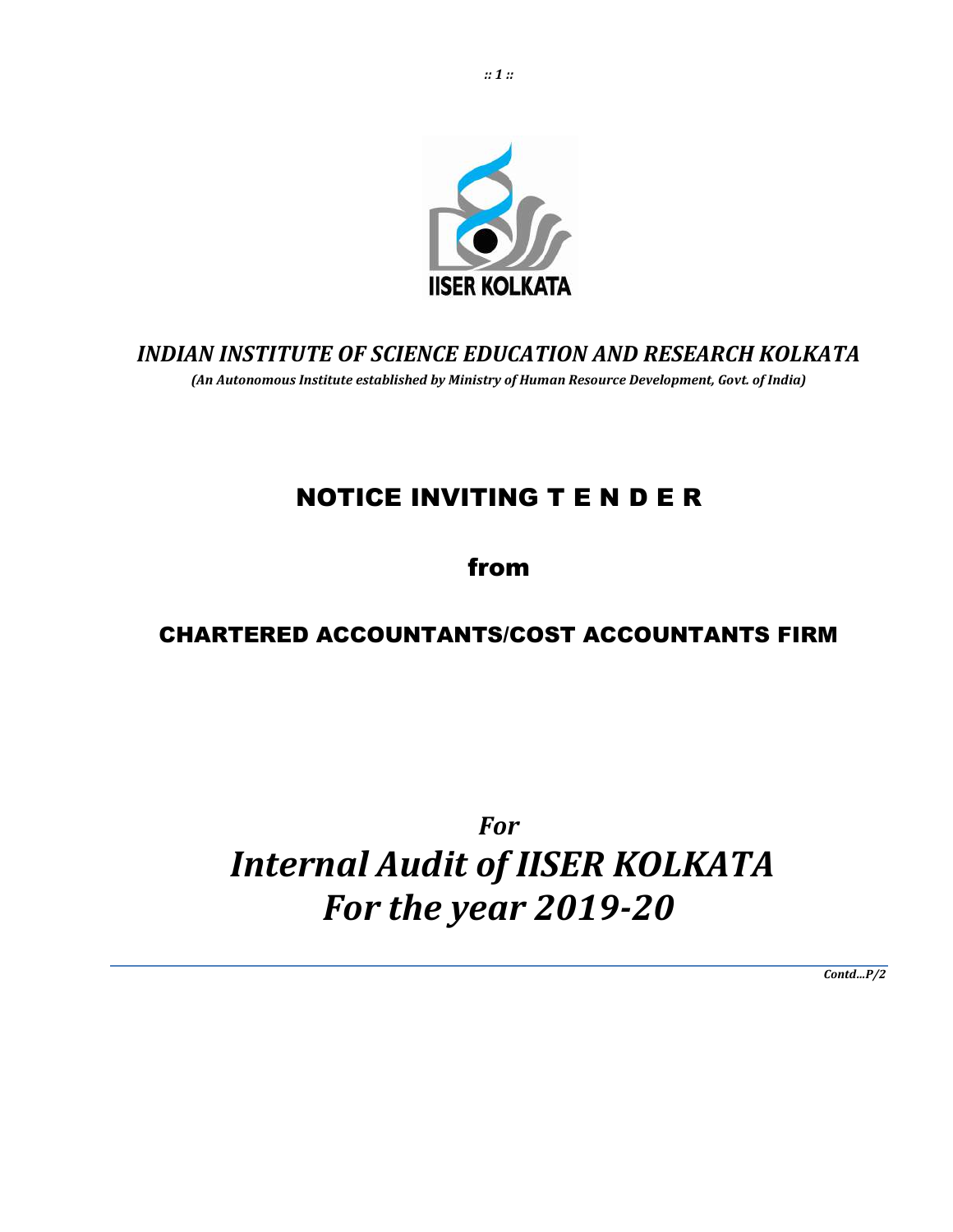### -:: TABLE OF CONTENTS ::-

| Sl.<br>No.     | <b>Particulars</b>                             |                                                       |          |  |
|----------------|------------------------------------------------|-------------------------------------------------------|----------|--|
| 1              |                                                | <b>Bid-Data Sheet</b>                                 |          |  |
| $\overline{2}$ |                                                | <b>Terms of Reference</b>                             |          |  |
|                | 2.1                                            | Background                                            | 4        |  |
|                | Scope of work<br>2.2                           |                                                       |          |  |
|                | 2.3                                            | <b>Time Period</b>                                    | 5        |  |
|                | 2.4                                            | Support and Inputs to the Firm                        | 6        |  |
|                | 2.5                                            | Prequalification Criteria                             |          |  |
|                | 2.6                                            | <b>Payment Terms</b>                                  | 6        |  |
|                | 2.7                                            | <b>Performance Security</b>                           | 7        |  |
| 3              | <b>Submission and Evaluation of the Tender</b> |                                                       |          |  |
|                | 3.1                                            | Submission of Tender                                  |          |  |
|                | 3.2                                            | Tender Fees and Earnest Money Deposit                 | $7 - 8$  |  |
|                | 3.3                                            | <b>Tender Queries</b>                                 |          |  |
|                | 3.4                                            | Last Date of Submission of Tender                     |          |  |
|                | 3.5                                            | Date of opening of Tender                             |          |  |
|                | 3.6                                            | <b>Evaluation of Tender</b>                           | 8        |  |
| 4              |                                                | <b>EVALUATION OF TECHNICAL AND FINANCIAL PROPOSAL</b> | $8 - 15$ |  |
|                | <b>ANNEXURE B: FINANCIAL BID</b>               |                                                       |          |  |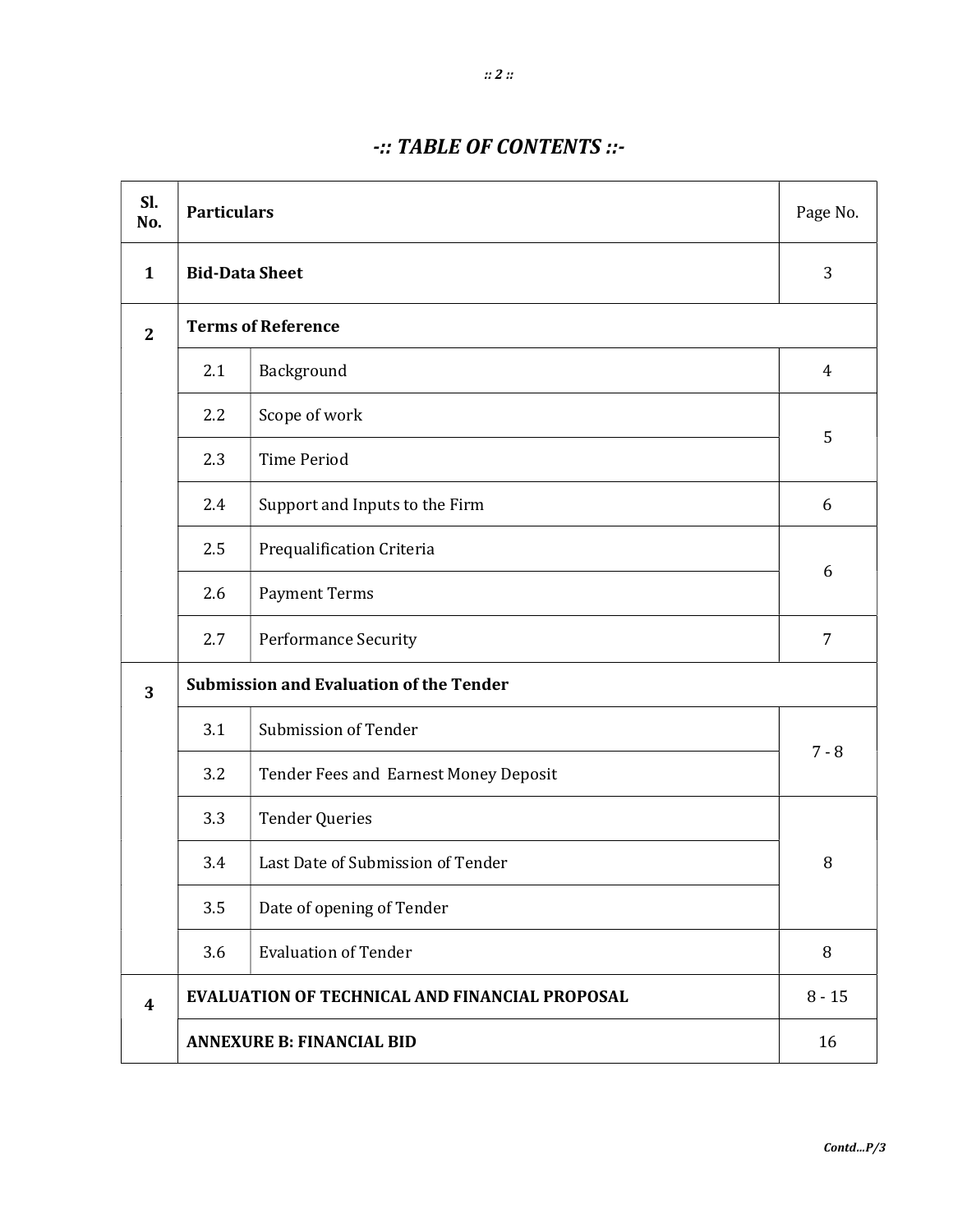| <b>Tender Number &amp; Date</b>                          | IISER-K/F&A/Int. Audit/2019-20/<br>Date: 08.07.2019                                                                                                                                                                                                                                                                      |
|----------------------------------------------------------|--------------------------------------------------------------------------------------------------------------------------------------------------------------------------------------------------------------------------------------------------------------------------------------------------------------------------|
| <b>Issue of Tender Forms</b>                             | Tender Documents / forms can be Downloaded from<br>the Institute's website www.iiserkol.ac.in                                                                                                                                                                                                                            |
| <b>Earnest Money Deposit (EMD)</b>                       | Earnest money of $\{5000.00\}$ (Rupees Five Thousand<br>only) to be deposited along with the Tender<br>Documents in the form of Demand Draft favouring<br><b>IISER</b><br><b>Kolkata</b><br>Registrar,<br>payable<br>at<br>Kolkata/Mohanpur issued by any Nationalized &<br>Scheduled Bank. Earnest money is refundable. |
| <b>Last Date of Submission of Tender</b>                 | 29.07.2019 upto 15.00 hrs.                                                                                                                                                                                                                                                                                               |
| <b>Opening of Tender</b>                                 | 31.07.2019 at 15.30 hrs.                                                                                                                                                                                                                                                                                                 |
| <b>Contact Person</b>                                    | Deputy Registrar<br>Finance & Accounts Section<br><b>IISER KOLKATA</b>                                                                                                                                                                                                                                                   |
| <b>Contact Address</b>                                   | Indian Institute of Science Education and Research<br>Kolkata, Mohanpur Campus<br>District: Nadia<br>Pin: 741 246, West Bengal<br>Near Mohanpur Gate No.7<br>Nearest Rly. Station: Kalyani                                                                                                                               |
| <b>Contact Phone Number (s)</b><br><b>E-mail Address</b> | 9874586376/9748115200/9874760968                                                                                                                                                                                                                                                                                         |
| Website                                                  | dr_fna@iiserkol.ac.in; dgrao@iiserkol.ac.in                                                                                                                                                                                                                                                                              |
|                                                          | http://www.iiserkol.ac.in                                                                                                                                                                                                                                                                                                |

 $\mathit{Contd...P/4}$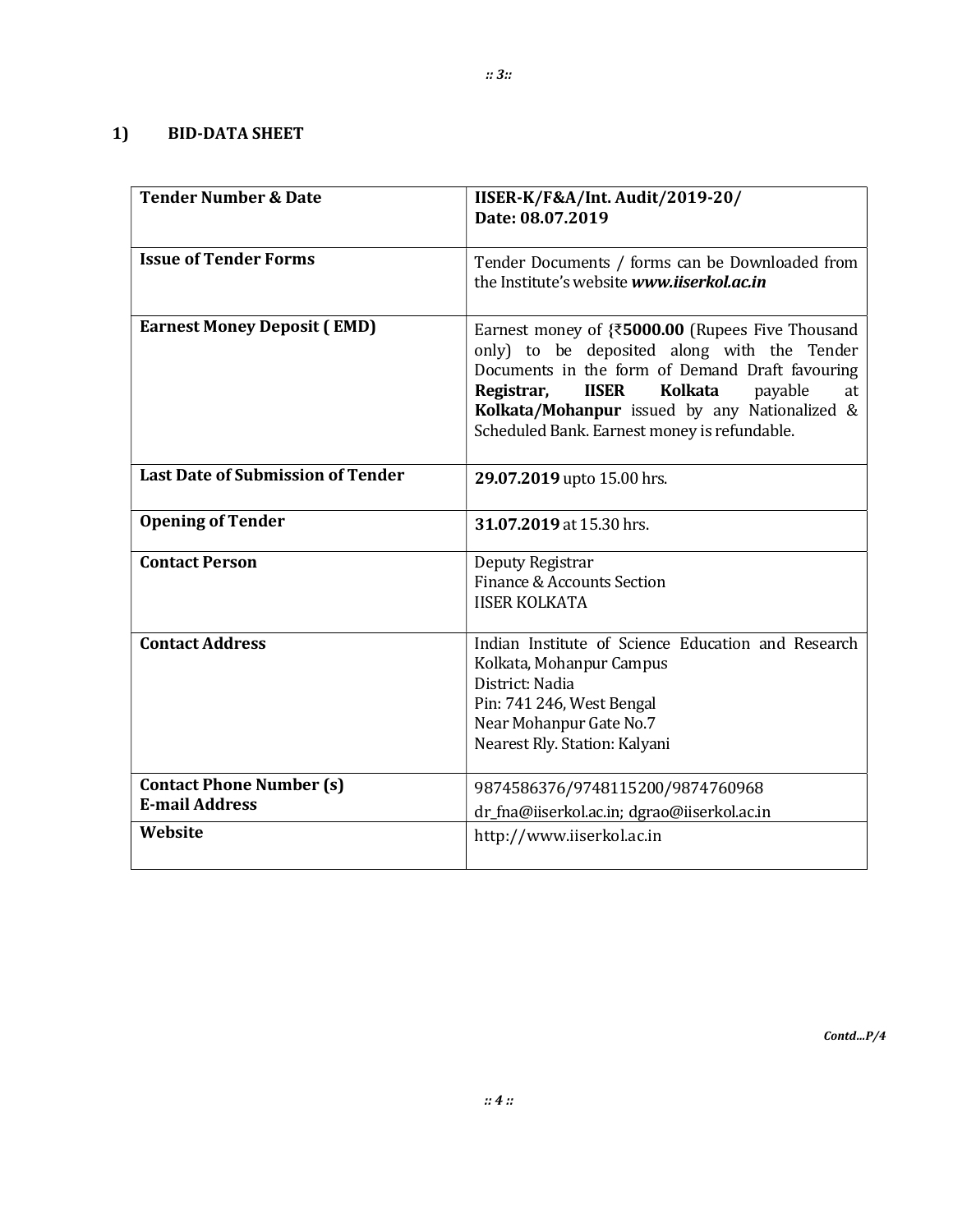#### 2) TERMS OF REFERENCE

#### 2.1 Background

Indian Institute of Science Education & Research-Kolkata (IISER Kolkata) was established in 2006 by the Ministry of Human Resource Development, Government of India and has been recognized as an Institute of National Importance by an Act of Parliament vide Gazette Notification dated 7th June 2012. IISER Kolkata is designed to reach the prestigious position in the global setting that IISc, IIMs and IITs presently enjoy. The central focus of the institute is to promote and integrate quality education with research in basic sciences so that undergraduate teaching as well as doctoral and postdoctoral research work could be carried out in symbiosis.

Books of Accounts of the Institute are maintaining in the Finance and Accounts Section as well as in Research and Development (R&D) section. IISER KOLKATA is maintaining its accounts on accrual basis following the applicable Indian Accounting Standards. The expenditure of the Institute is attributed to two major heads- Recurring and Non-Recurring. The expenditure relates to construction works, purchase of equipments and books etc. are recording under Non-recurring head and expenditure like salaries and other maintenance etc. are recording under recurring head. Both Recurring and Non-Recurring expenditure are further subdivided into different sub-heads as per the nature of the expenditure. All payments relates data (On an average about 1000 voucher entry per month) are entered into the tally software (Tally ERP.9), which is being used for recording of the transactions. Besides the information relates to receipts and payments are easily available in the system.

The accounts of the Institute are prepared as per the prescribed format issued by the MHRD, GoI applicable to the Central Government Autonomous Bodies.

Most of the payments like salaries, scholarships and others etc. made to the employees/ students of the Institute are done by directly transferring on DBT mode. Payments to vendors and contractors are made by Cheques/PFMS/Electronic transfers (RTGS/NEFT). Receipts on account of student admission are directly received in to the banks.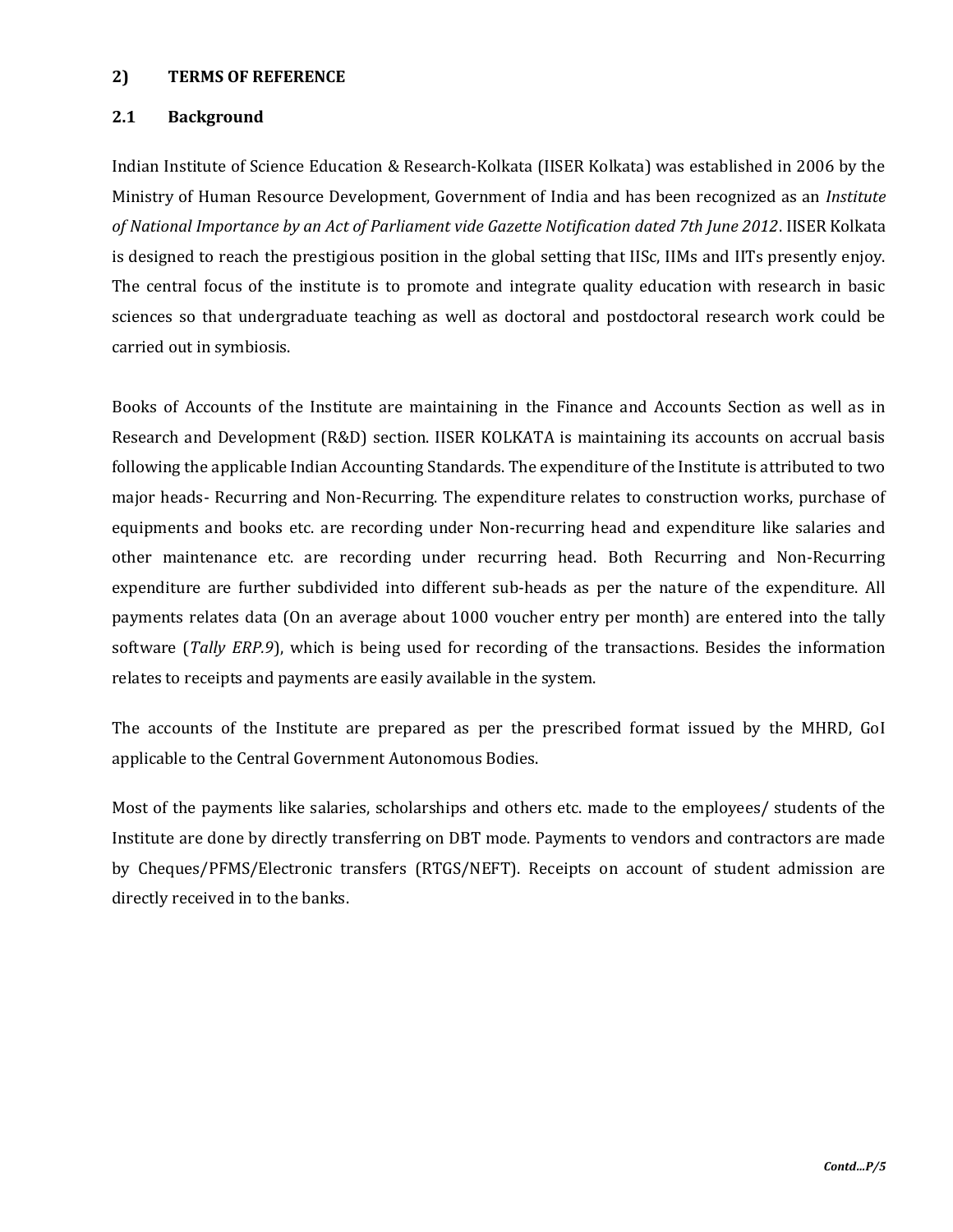#### 2.2 Scope of work

The nature of work of the Chartered Accountant/Cost Accountant Firm shall be as follows.

- 1. Internal audit of books of accounts and ancillary records and submission of report on quarterly basis.
- 2. Report risk management issue and internal control deficiencies identified and provide recommendation for improving Institute's operation.
- 3. Review of all statutory obligation compliances such as GST,TDS. P.Tax, NPS, Income Tax etc.
- 4. Review of quarterly and annual returns of statutory payment.
- 5. Review and checking of the Grants-in-aid received and its utilization as per the terms and conditions.
- 6. Review of additions to fixed assets, fixed assets register and physical Verification.
- 7. Suggestions for improvement of the existing system of accounting/internal control/checks and management information system etc. may needs to provide.
- 8. To assist the Institute in preparation of Final Accounts.
- 9. Evaluation and assess the procurement of goods/services transactions of the Institute.
- 10. To assess and examine the construction activities of Internal Works Division (IWD) of the Institute.
- 11. To assess and examine the activities relates to recruitment (both teaching & Non- teaching etc.), Outsourcing contracts and others relates to part of administration of the Institute.
- 12. To assess and examine the process of students admission and other related works etc.
- 13. To assess and examine the Security and safety measures etc of the Institute.
- 15. If any checks/controls which may fit to the Institute.

#### 2.3 Time Period

The Chartered Accountant/Cost Accountant firm will be required to provide the desired services initially for a period of one year i.e. FY 2019-2020 which can be extended on satisfactory performance.

Notwithstanding anything contained herein above, the Institute reserves the right to discontinue the services of Chartered Accountant/Cost Accountant firm in the event their services are evaluated as unsatisfactory at any time during the period.

Contd…P/6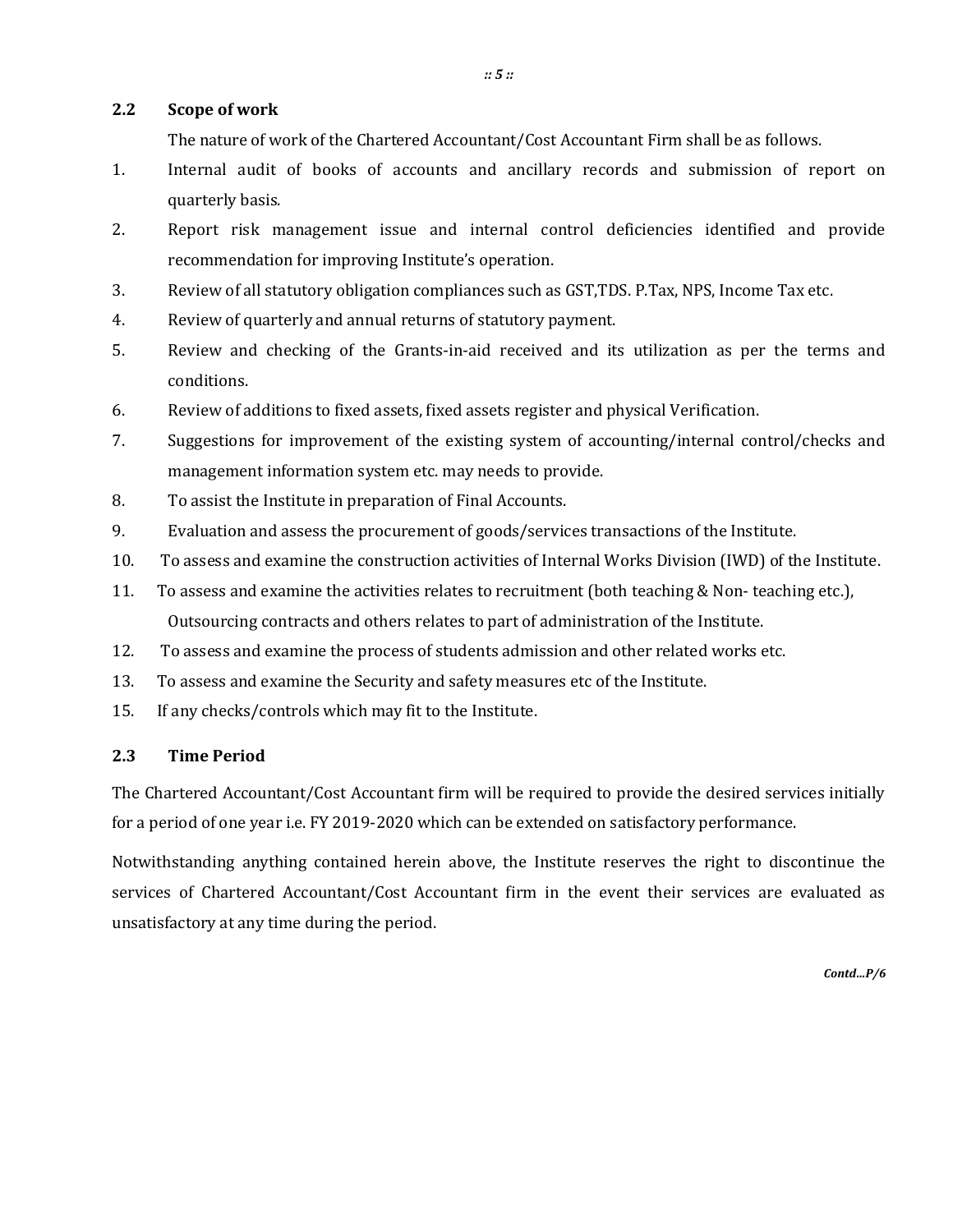:: 6 ::

#### 2.4 Support and Inputs to the Firm

The Institute shall provide adequate office space to the Firm to perform its services. In terms of hardware the Institute will provide computers and printers to the Firm. The Institute will provide all primary data to the firm for carrying out the jobs listed in the nature of work

#### 2.5 Pre-qualification Criteria

The firm eligible for the bidding process must satisfy the following eligibility criteria:

- 1. The Chartered Accountant Firm/Cost Accountant firm should be based in and around Kolkata/ Kalyani and should have a branch/s to the extant .
- 2. The Chartered Accountant Firm/Cost Accountant Firm should have at least three partners;
- 3. The Chartered Accountant/Cost Accountant Firm should be registered with The Institute of Chartered Accountants of India (ICAI)/ The Institute of Cost & Works Accountants of India and have Income Tax Permanent Account Number (PAN) and GST Registration;
- 4. The Firm should have been in operation for at least 5 years after its registration;
- 5. The Firm should be empanelled with Comptroller and Auditor General of India (C&AG);
- 6. Average Annual Income (i.e. Average Gross Professional Fees earned during the 3 years) of the Firm in the last 3 financial years ending on March 31st 2019 must be equal to or more than ₹20 (Twenty) lakhs;
- 7. The Firm should have experience in handling Internal Audit at least 3 Public Sector Undertakings or Government Organization, during the last five years, one of which should be an Educational Institutes like IISER, IIM, IIT, NIT etc. The Director may at his discretion relax any of the above conditions in order to encourage greater participation.

#### 2.6 Payment Terms

The payment shall be made against the services provided by firm as per the nature of work, subject to the following terms and conditions:

- 1. The payment during the entire contract period shall be made in accordance with the financial bid submitted by the selected bidder and accepted by the Institute. No price variation would be allowed during the contract period.
- 2. Any increase in GST rates during the contract period will be borne by the Institute;
- 3. TDS under Income tax will be deducted at applicable rates;
- 4. The Institute reserves the right to deduct amount from the bill as may be considered reasonable for unsatisfactory services or delay in providing of services. The decision of the Institute will be the final in this regard.
- 5. The Service Provider will raise the quarterly bills in duplicate on submission of the quarterly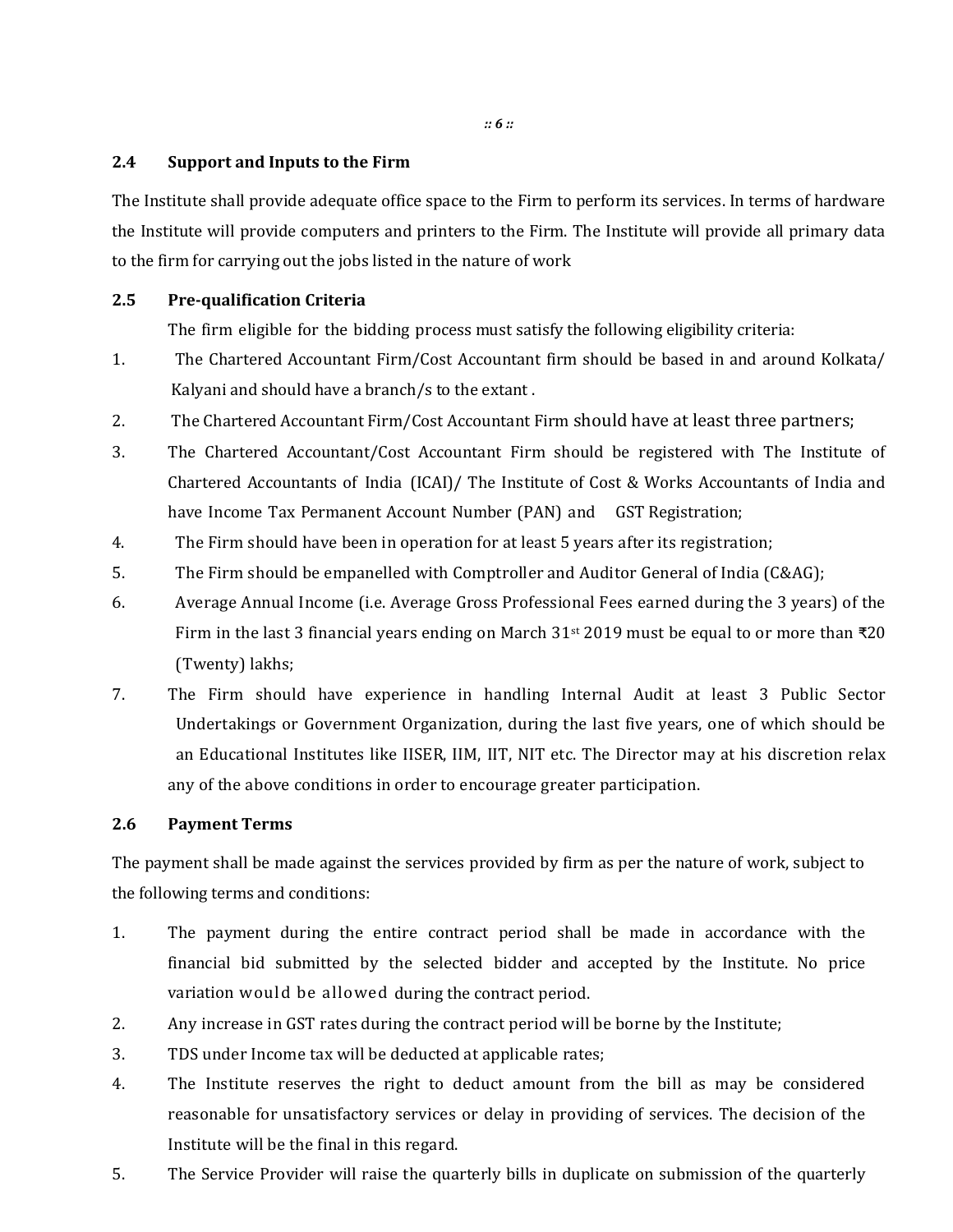audit report to the Institute.

:: 7::

#### 2.7 Performance Security

The successful bidder will be required to deposit 10% of the bid amount towards Performance Security in the form of DD before execution of the agreement.

#### 3. SUBMISSION AND EVALUATION OF THE TENDER

#### 3.1 Submission of Tender

 The interested firms meeting the pre-qualification criteria are required to submit their Tender in sealed envelopes. The Tender should contain the following documents:

- i) Prequalification-cum-technical bid in **Annexure-A** along with all supporting documents
- ii) Financial Bid in Annexure –B;
- iii) Earnest Money Deposit (EMD) of  $\bar{\tau}$  5000.00 in the form of Demand Draft.

All the pages of the Tender document including the annexure and copy of certificates should be signed by the authorized person of the Firm, along with seal of the firm. The envelope should be super scribed:

#### "TENDER FOR SELECTION OF CHARTERED ACCOUNTANT FIRM / COST ACCOUNTANT FI RM FOR CONDUCTING INTERNAL AUDIT OF IISER KOLKATA FOR THE YEAR 2019-20"

Submitted by: (Name, Address, E-mail and Telephone Number of the Firm)

 Submitted To: The Registrar IISER Kolkata, Mohanpur Campus PO: Mohanpur, District: Nadia Pin: 741 246, West Bengal

The Applicant can submit the Tender by registered post /courier/Speed post or submit the same in person, so as to reach the designated address by the time and date stipulated. No delay in the submission of the Tender for any reason will be entertained. Any Tender received by the Institute after the deadline shall not be opened.

#### 3.2 Earnest Money Deposit

The Tender document will be downloaded from the website of the Institute (please visit: www.iiserkol.ac.in).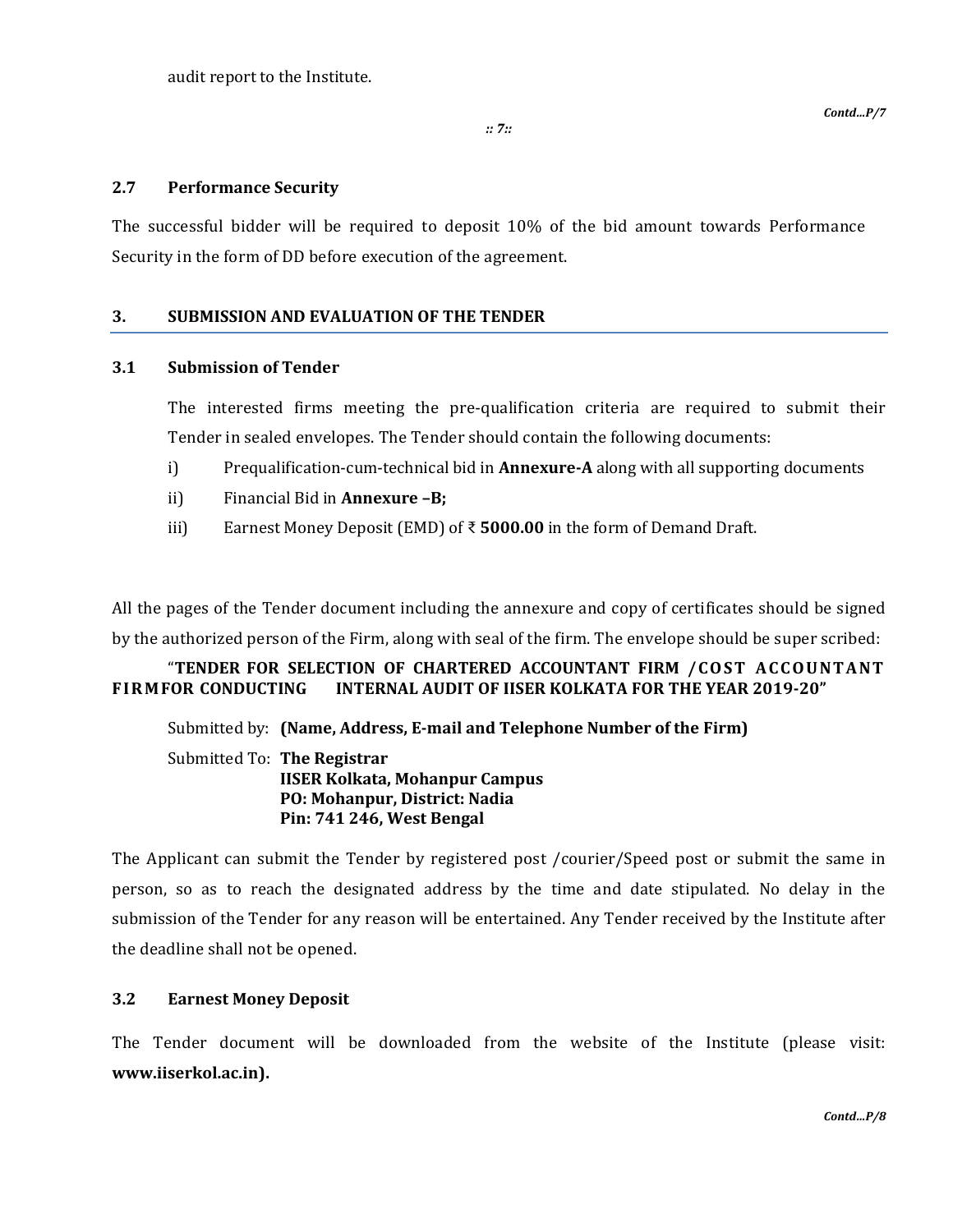Earnest Money Deposit of ₹5000.00 by way of Demand draft in the name of Registrar, IISER Kolkata, payable at Kolkata should be submitted along with the bid. The EMD amount will be returned to unsuccessful firms after finalization of the bid. In respect of the successful bidder the EMD will be returned after execution of agreement.

#### 3.3 Tender Queries

The interested Firms may seek clarification on Tender document from the Deputy Registrar (Finance & Accounts). The firms can also go through the Annual Accounts of the Institute and Common Format of Accounts which will be made available to them on receipt of request. The Firms can visit the Finance & Accounts Section between 10.00 a.m. to 2.00 p.m. on any working day before 29-07-2019.

#### 3.4 Last Date of Submission of Tender

Last date of submission of the Tender is 29-07-2019 up to 15.00 hours.

#### 3.5 Date of opening of Tender

The Tender will be opened for technical and financial evaluation on 31-07-2019 at 15:30 hours in the Administrative building of the Institute. The authorized representatives of the firms (Applicants) may choose to attend the Tender opening. The authorized representatives must carry authorization letter, if they wish to attend the bid opening.

#### 3.6 Evaluation of Tender

The Tender will be evaluated by Tender evaluation committee constituted by the Director, IISER KOLKATA. The detailed evaluation method for Prequalification-cum-Technical and Financial bid is specified in herewith. The technical and financial bid will be given weightage marks of 60 and 40 respectively. The combined score of technical and financial bids will be taken into consideration for finalizing the firm for award of contract. The firm scoring maximum marks will be declared as successful bidder. However mere scoring of maximum marks does not entitle the firm for award of contract.

Contd…P/9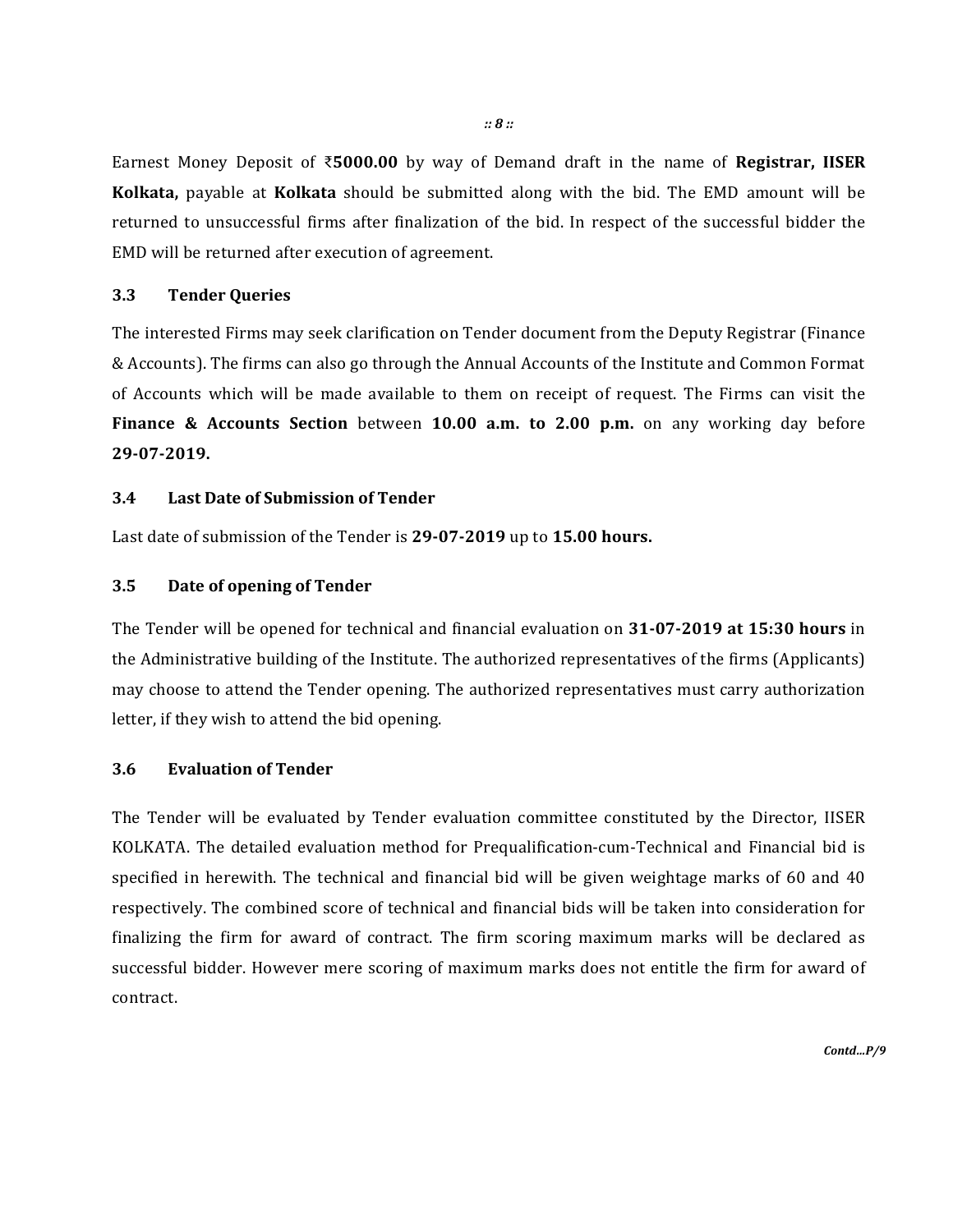| 01. | <b>Firm's Experience</b>                                                                                                                                            |                | 40 |
|-----|---------------------------------------------------------------------------------------------------------------------------------------------------------------------|----------------|----|
|     | Firm's Existence in years after its registration                                                                                                                    |                |    |
|     | 5 Years - 7 years                                                                                                                                                   | $\mathbf{1}$   | 5  |
|     | > 7 Years - 10 years                                                                                                                                                | 3              |    |
|     | > 10 Years                                                                                                                                                          | 5              |    |
|     | Average Annual Income of the Firm (in the last three<br>financial years) ended on March 31st 2011                                                                   |                | 10 |
|     | ${20$ Lakhs - ${30}$ Lakhs                                                                                                                                          | 3              |    |
|     | $>$ {30 Lakhs - {50 Lakhs                                                                                                                                           | 6              |    |
|     | Above {50 Lakhs                                                                                                                                                     | 10             |    |
|     | <b>Experience of handling accounting and financial services</b><br>involving Internal Audit of at least 3 (three) PSU/Govt.<br><b>Organization during last Five</b> |                | 10 |
|     | 3 - 5 Organizations                                                                                                                                                 | $\overline{2}$ |    |
|     | > 5-10 Organizations                                                                                                                                                | 6              |    |
|     | > 10 Organizations                                                                                                                                                  | 10             |    |
|     | <b>Experience of handling similar work in Govt. Educational</b><br><b>Institution during last five years</b><br>Preparation of accounts on Cash Basis               | 5              | 15 |
|     | Preparation of Accounts on Accrual Basis                                                                                                                            | 15             |    |
| 02. | <b>Key Experts and Manpower</b>                                                                                                                                     |                | 20 |
|     | <b>Number of Partners' in the Firm</b>                                                                                                                              |                |    |
|     | 3 Partners                                                                                                                                                          | 5              | 10 |
|     | > 3 Partners                                                                                                                                                        | 10             |    |
|     | Number of paid staff (Full Time) on the roll of<br>establishment                                                                                                    |                | 10 |
|     | 5-10 Staff                                                                                                                                                          | 5              |    |
|     | $>10-20$ Staff                                                                                                                                                      | 7              |    |
|     | >20 Staff                                                                                                                                                           | 10             |    |
|     | Total Technical Score (01+02)                                                                                                                                       |                | 60 |
| 03. | <b>Score on Financial Proposal</b>                                                                                                                                  |                | 40 |
| 04. |                                                                                                                                                                     |                |    |

### Technical and Financial Evaluation Criteria

F (other than lowest bidder) = (price quoted by lowest bidder/ price quoted by the bidder) X 40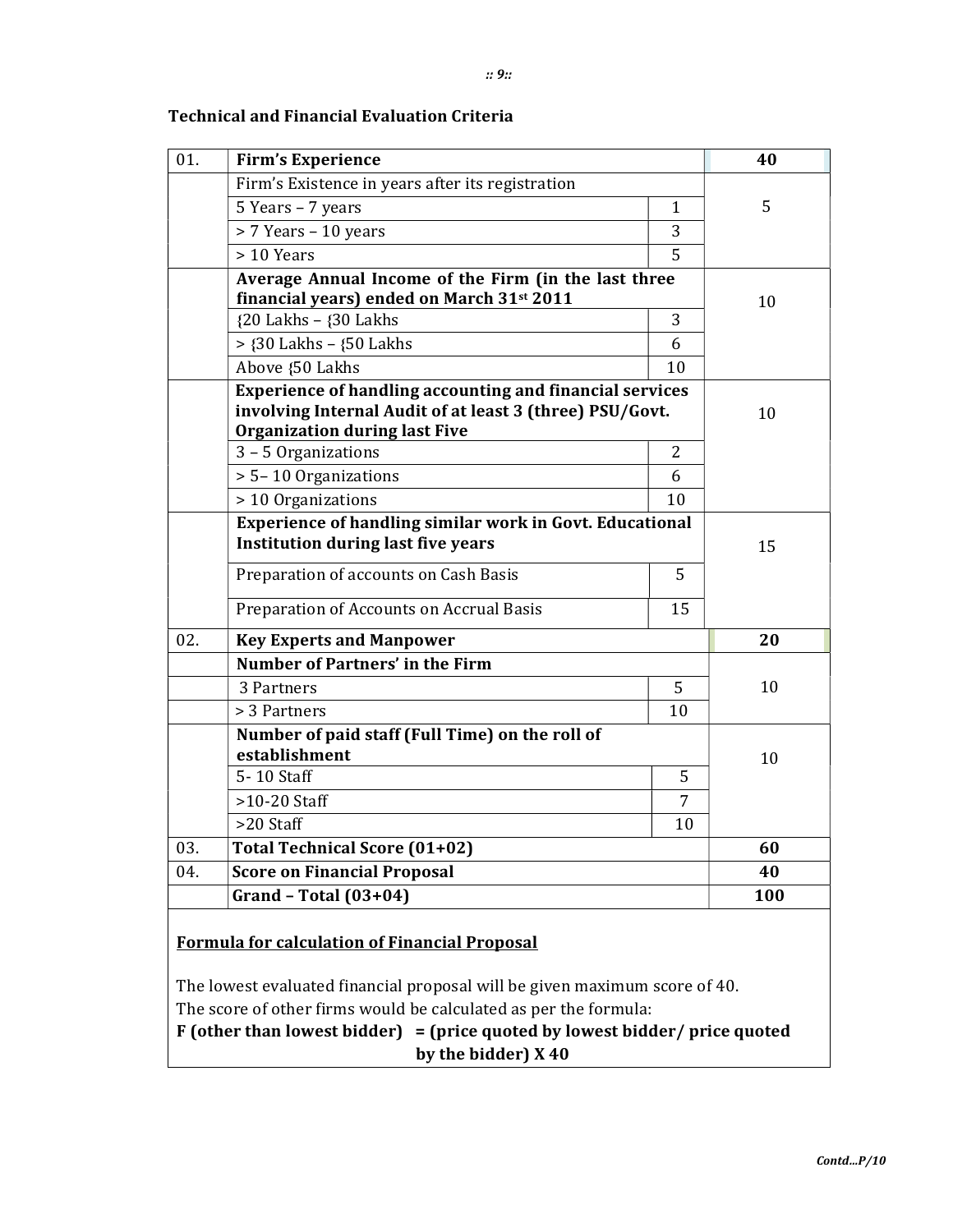#### :: 10::

## PRE-QUALIFICATION-CUM-TECHNICAL BID

| Sl.<br>No. | <b>Criterion</b>                                                                                                                                                                                         |                                                                                                                                                                      | <b>Firm's Strength &amp; Capacity</b> |  |
|------------|----------------------------------------------------------------------------------------------------------------------------------------------------------------------------------------------------------|----------------------------------------------------------------------------------------------------------------------------------------------------------------------|---------------------------------------|--|
|            |                                                                                                                                                                                                          | Name of The Firm                                                                                                                                                     |                                       |  |
| 1.         | The Firm should be based at<br>Kolkata or have a branch at                                                                                                                                               | Address of the Firm                                                                                                                                                  |                                       |  |
|            | Kolkata<br>(Submit supporting document<br>regarding address)                                                                                                                                             | Address of Branch at<br>Kolkata                                                                                                                                      |                                       |  |
|            |                                                                                                                                                                                                          | Name and address of<br>the authorized official                                                                                                                       |                                       |  |
|            |                                                                                                                                                                                                          | Telephone No<br>Mobile:<br>E-mail:                                                                                                                                   |                                       |  |
| 2.         | The CA/CMA Firm should be<br>registered with the Institute<br>of Chartered Accountants of<br>India (ICAI)/ Institute of Cost<br>and Works Accountants of                                                 | Registered with<br>ICAI/ICWAI,<br>If yes then mention<br><b>Registration Number</b>                                                                                  |                                       |  |
|            | India(ICWAI) and must<br>possess permanent account<br>number (PAN) under Income<br>Tax and registration under<br>Service Tax                                                                             | PAN of the CA/CMA<br>Firm<br>Service Tax                                                                                                                             |                                       |  |
|            | (Provide all registration certificates)                                                                                                                                                                  | Registration No.                                                                                                                                                     |                                       |  |
| 3.         | The CA/CMA Firm should be<br>empanelled with Comptroller<br>& Auditor General of India<br>(C&AG)                                                                                                         | Empanelled with<br>C&AG                                                                                                                                              | Yes/ No.:                             |  |
|            | (Provide registration certificate)                                                                                                                                                                       |                                                                                                                                                                      |                                       |  |
| 4.         | The CA / CMAFirm should be<br>in operation for at least 5                                                                                                                                                | Year of Registration/<br>Starting of operation<br>Nos. of years in                                                                                                   |                                       |  |
|            | years after its registration<br>(Provide necessary evidence)                                                                                                                                             | operation after<br>registration<br>(in years)                                                                                                                        |                                       |  |
| 5.         | Average Annual Income of the<br>CA/CMA Firm for the last 3<br>(three) years ending on 31st<br>March, 2019 [Must be equal to<br>or greater than {15 (Fifteen)<br>Lakhs]<br>[Provide copies of the Audited | Average Annual Income (i.e. Average Gross Professional Fees received / earned) of<br>the CA/CMA Firm in last 3 (three) years ending on 31 <sup>st</sup> March, 2013) |                                       |  |
|            | <b>Financial Statements for all the 3</b><br>(Three) years upto 31st March, 2019<br>along with a Certificate in A-5<br>proforma as per annexure]                                                         |                                                                                                                                                                      |                                       |  |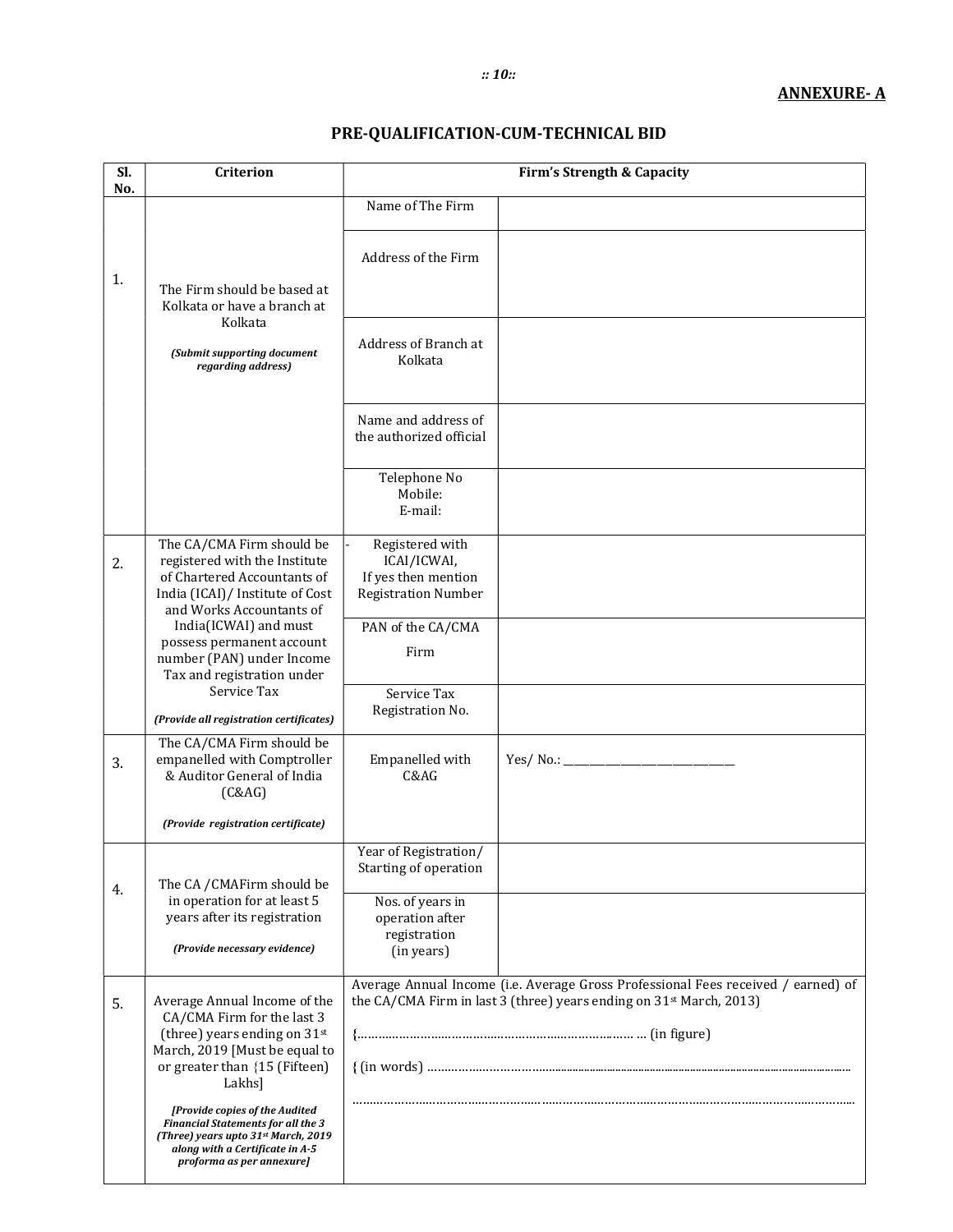:: 11::

| 6. | The CA/CMA Firm should<br>have experience in Internal<br>Audit, of at least 3 PSUs/ Govt.<br>Organizations, in the last 5<br>years<br>(Details to be provided in proforma<br>A-6. Attach copies of works Order/<br>works completion as evidence) | Nos. of Govt. Organizations/PSUs where similar Service was provided in the last 5<br>(Five) years     |
|----|--------------------------------------------------------------------------------------------------------------------------------------------------------------------------------------------------------------------------------------------------|-------------------------------------------------------------------------------------------------------|
| 7. | Whether similar services as<br>mentioned in Sl.no.6 provided<br>to the Govt. Educational<br>Institutes in the last 5 years<br>(Details to be provided in proforma<br>A-7. Attach copies of works order/<br>works completion as evidence)         | Nos. of Govt. Educational Institutes where similar Service was provided in the last 5<br>(Five) years |
| 8. | CA/CMA Firm should have<br>minimum 3 (Three) partners<br>(Submit the proof of the Ownership<br>pattern & registration certificates<br>along with details of the Chief<br>Functionary (s) of the CA firm<br>provided in Performa A-8)             | Nos. of Partners                                                                                      |
| 9. | Nos. of Payroll staff (Full<br>Time)/ Article ship<br>incumbent/ Apprentices<br>(if any)                                                                                                                                                         | i)<br>ii)<br>$N$ os. of Apprentice : $\blacksquare$<br>iii)                                           |

Certified that the above particulars are correct. In the event of any information found to be incorrect the Institute is at liberty to reject the proposal of the CA/CMA Firm.

Date: Signature :

SEAL Name & Designation : \_\_\_\_\_\_\_\_\_\_\_\_\_\_\_\_\_\_\_\_\_\_\_\_\_\_\_\_\_\_\_\_\_\_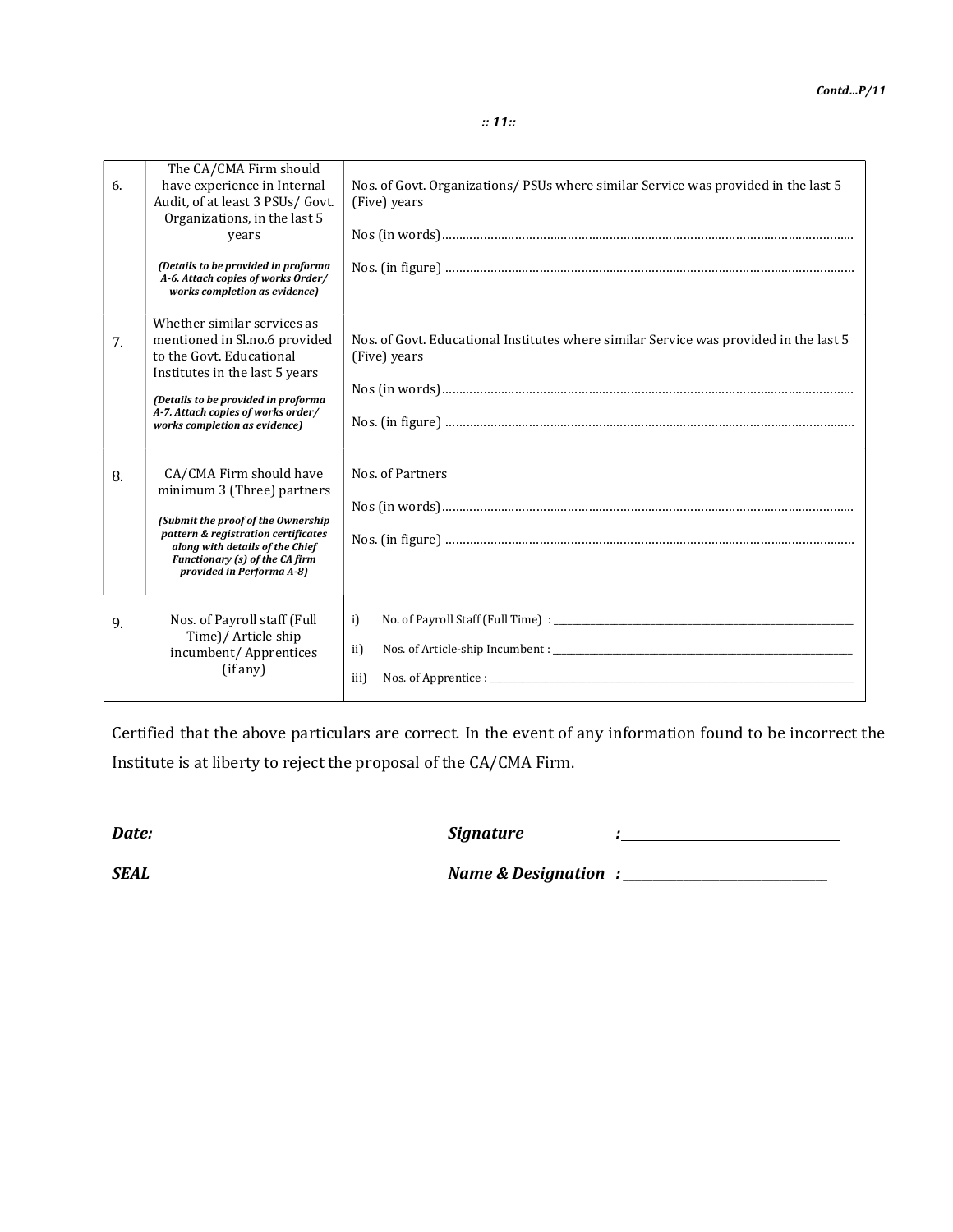### **Proforma to Annexure-A**

#### **PROFORMA: A5**

# Details of CA/CMA Firm's Professional Income<br>[Gross Professional Fees earned]

| Particular                           | Financial Year | Financial Year | Financial Year | Average Annual |
|--------------------------------------|----------------|----------------|----------------|----------------|
|                                      | 2016-2017      | 2017-2018      | 2018-2019      | Income         |
| Annual Income*<br>$({\{ \infty \}})$ |                |                |                |                |

Furnish the Audited Accounts of the Firm along with copy of the acknowledgement of Income Tax return for the all 3 (three) years

| <b>SEAL:</b> | <b>Signature</b>     |  |
|--------------|----------------------|--|
|              |                      |  |
| Date:        | Name & Designation : |  |
|              |                      |  |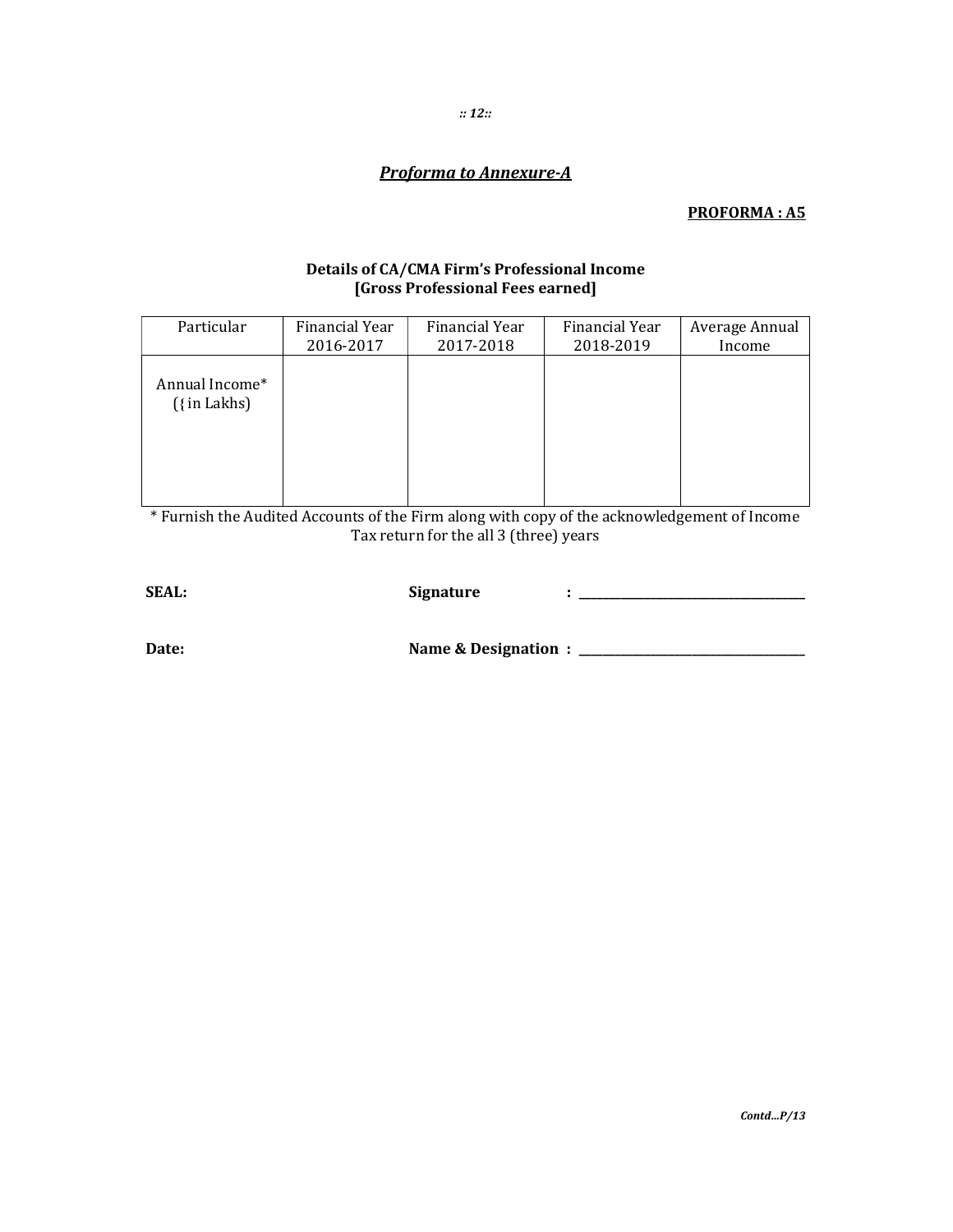#### PROFORMA : A6

#### Details of CA /CMA Firm's Experience of Similar Services [During last 5(five) years]

| Sl. | Name of the Project | Duration of the     | Name of the Client | Nature of the     | Nature of  |
|-----|---------------------|---------------------|--------------------|-------------------|------------|
| No  |                     | Project [Start date |                    | Assignments &     | the        |
|     |                     | / End date]         |                    | services provided | Supporting |
|     |                     |                     |                    | (Please specify   | Documents  |
|     |                     |                     |                    | whether the work  | provided   |
|     |                     |                     |                    | involved Internal |            |
|     |                     |                     |                    | Audit)            |            |
| 1.  |                     |                     |                    |                   |            |
|     |                     |                     |                    |                   |            |
| 2.  |                     |                     |                    |                   |            |
|     |                     |                     |                    |                   |            |
| 3.  |                     |                     |                    |                   |            |
|     |                     |                     |                    |                   |            |
| 4.  |                     |                     |                    |                   |            |
|     |                     |                     |                    |                   |            |
| 5.  |                     |                     |                    |                   |            |
|     |                     |                     |                    |                   |            |

\* Furnish the copy of the documentary evidence in support of the information provided above

SEAL: Signature : \_\_\_\_\_\_\_\_\_\_\_\_\_\_\_\_\_\_\_\_\_\_\_\_\_\_\_\_\_\_\_\_\_\_\_\_\_\_

Date: Name & Designation : \_\_\_\_\_\_\_\_\_\_\_\_\_\_\_\_\_\_\_\_\_\_\_\_\_\_\_\_\_\_\_\_\_\_\_\_\_\_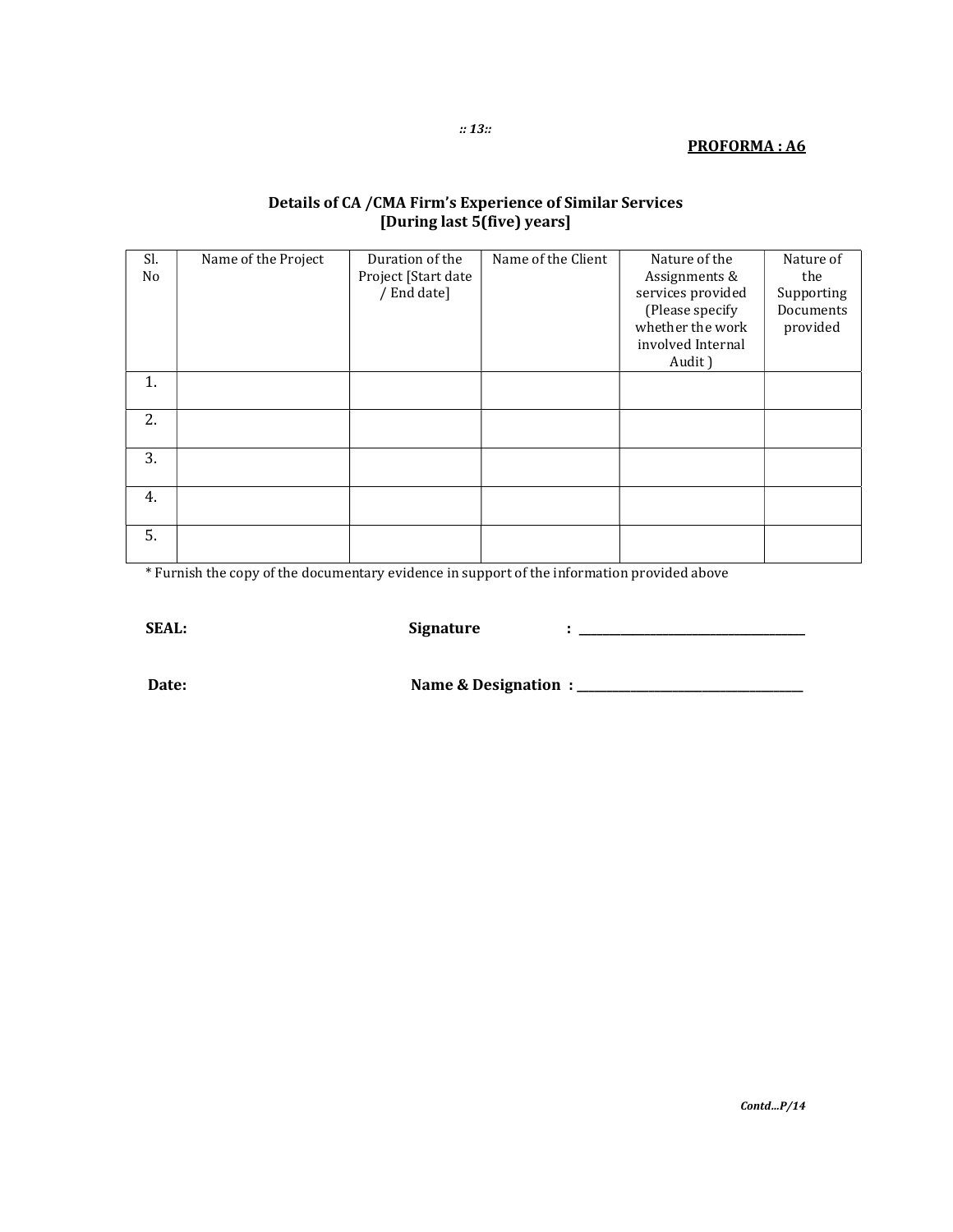#### PROFORMA: A7

# Details of CA/CMA Firm's Experience of Similar Services in Govt. Educational Institutions<br>[During last 5(five) years]

| SI.<br>No | Name of the Project | <b>Duration of</b><br>the Project<br>[Start date /<br>End date] | Name of the Govt.<br><b>Educational</b><br><b>Institutions</b> | Nature of the<br><b>Assignments</b> (<br>Pl specify<br>whether work<br>involved<br><b>Internal Audit)</b> | Nature of<br>the<br><b>Supporting</b><br><b>Documents</b><br>provided |
|-----------|---------------------|-----------------------------------------------------------------|----------------------------------------------------------------|-----------------------------------------------------------------------------------------------------------|-----------------------------------------------------------------------|
| 1.        |                     |                                                                 |                                                                |                                                                                                           |                                                                       |
| 2.        |                     |                                                                 |                                                                |                                                                                                           |                                                                       |
| 3.        |                     |                                                                 |                                                                |                                                                                                           |                                                                       |
| 4.        |                     |                                                                 |                                                                |                                                                                                           |                                                                       |
| 5.        |                     |                                                                 |                                                                |                                                                                                           |                                                                       |

\* Furnish the copy of the documentary evidence in support of the information provided above

**SEAL:** 

Signature

Date: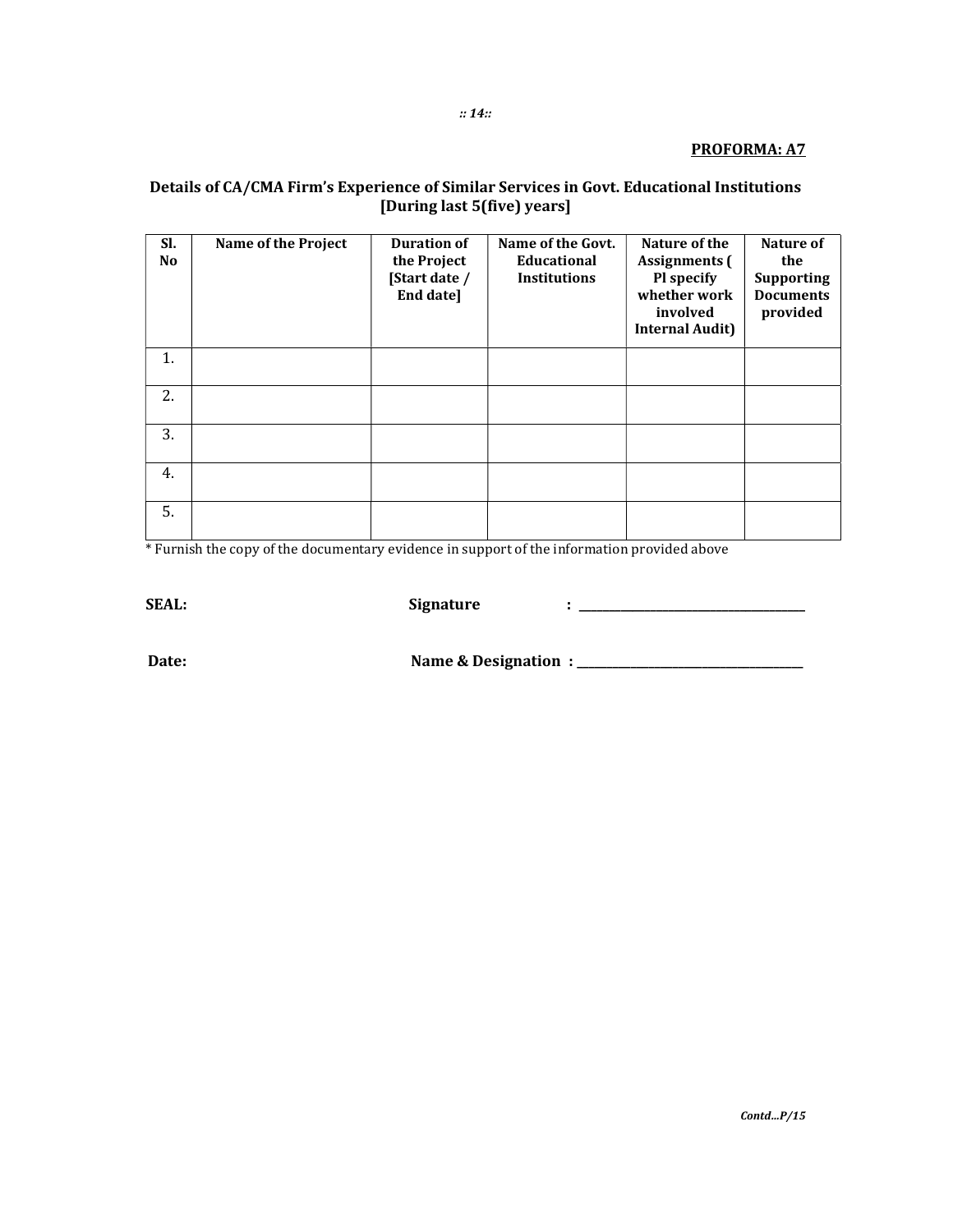#### PROFORMA: A8

#### Details of CA/CMA Firm's Partners, Name and Registration Nos.

| Sl.<br>No | Name of the Member | Designation | Membership No. | <b>Status</b><br>(FCA/ACA) | Remarks |
|-----------|--------------------|-------------|----------------|----------------------------|---------|
| 1.        |                    |             |                |                            |         |
| 2.        |                    |             |                |                            |         |
| 3.        |                    |             |                |                            |         |
| 4.        |                    |             |                |                            |         |
| 5.        |                    |             |                |                            |         |

\* Furnish the copy of the documentary evidence in support of the information provided above

**SEAL:** 

**Signature** 

Date: